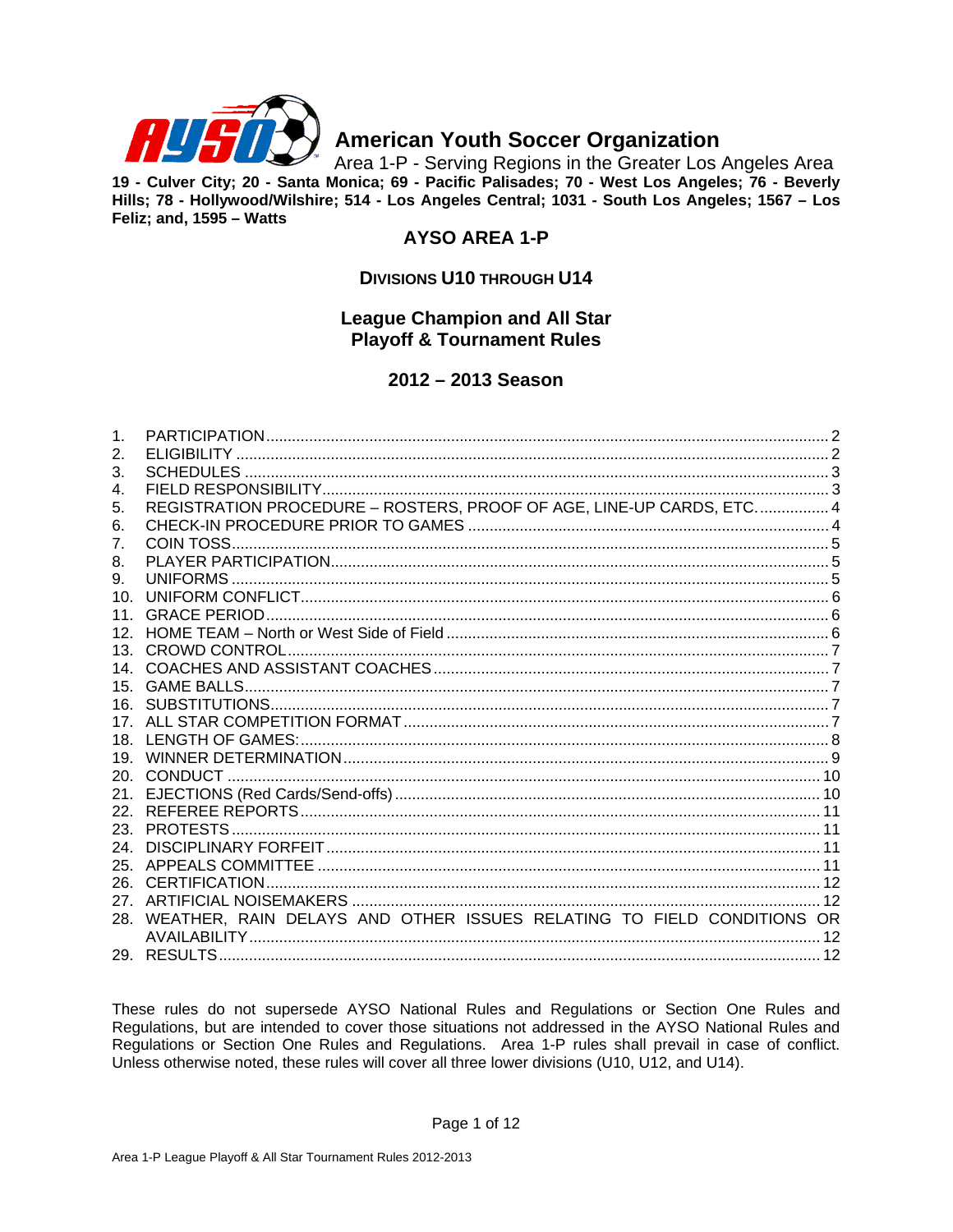**The League Champion Playoffs and All Star Tournaments will be conducted under AYSO National Rules and Regulations, Section One Rules and Regulations, these Area 1-P tournament rules, and applicable Area 1-P Guidelines. Any variations to these rules or the Guidelines used by individual regions during the regular season are not in effect during the tournament except as required by a particular region with respect to its teams. (Variations not in effect can include such things as not having the same player as goal keeper the entire game, etc.)** If your region requires your team to adhere to regional variations during Area play, then that is for your team only and does not apply to the opposing team.

# **1. PARTICIPATION**

Each region participating in the Area 1-P League Champion playoffs and All Star tournament may submit one team as the region representative in Divisions U-14 though U-10, unless a provision has been made for Wild Card teams. The League playoffs and All Star tournament will be to determine Area 1-P Champions.

The League playoff tournament is a continuation of the primary season for League teams and the All Star tournament is secondary play in accordance with the AYSO National Rules and Regulations.

Regions that have failed to submit the required player registration fees to the National Support and Training Center by November 1<sup>st</sup>. or carrying past due balances over 60 days or have not paid Area player fees by December  $1<sup>st</sup>$ . shall be ineligible for participation.

All Division U-14 will play games of sides with 11 players versus 11 players. Division U12 League teams will play games with sides of 9 players versus 9 players. All Division U-10 will play games with sides of 7 players versus 7 players.

# **2. ELIGIBILITY**

 $\overline{\phantom{a}}$ 

# **Player Eligibility Requirements**

Each Regional Commissioner (RC) is responsible for ensuring the eligibility of the players from his/her respective region and for assuring and representing that each player is properly registered. *(Nat. III.E. )*

The Area Director (AD) or Designee will be responsible to see that each player is properly registered. *(Sec. II.G.)*

**The Regional Commissioner (RC) or Designee will be responsible to see that each player has played in at least three-quarters (3/4) of the total number of games for which that player's team was regularly scheduled (including any "non-standings" games), absent any special circumstances such as in** *Sec.II.G***.** 

Any player determined to have participated on two league teams concurrently, shall not be eligible to participate in any League or All Star team in the Area 1-P or Section One League playoffs or All Star tournaments.

Any player who was not properly registered and assigned a team as of October 31, 2011, or who has not played at least three quarter's of the season's games, is ineligible to play.<sup>1</sup>

If a player has played in a game and is later found to be ineligible, the team shall forfeit each game in which such player participated.

<sup>&</sup>lt;sup>1</sup> If a region's regular season play is still continuing as of January 1, 2013, a player is not eligible if the player has not played in at least three quarter's of the season's games as of January 1, 2013.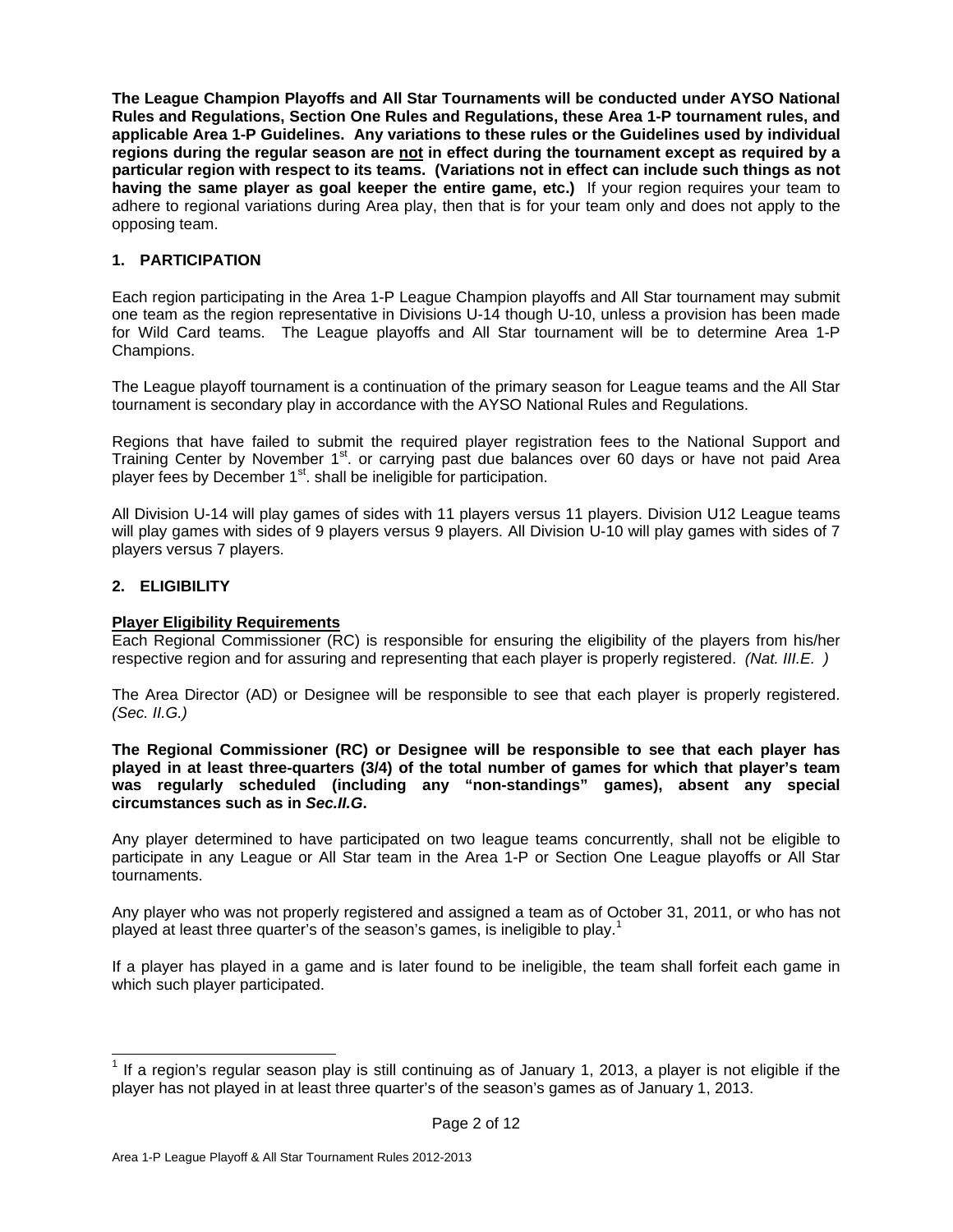Pursuant to the request of the Area Director, each player must produce a Birth Certificate or other Proof of Age and that proof shall be provided to the AD or the AD's designee prior to the first League playoff or All Star tournament game, as the case may be. *(Nat. III.E.)* Each Regional Commissioner shall be responsible for providing appropriate Proof of Age for each player on a League or All Star roster.

Any player or coach who was ejected for violent conduct during the regular regional season, regional playoffs, or area playoffs is ineligible to participate in the Area and Section playoffs. *(Sec. II.G.1)* 

#### **Team Eligibility - Roster Size**

There shall be no more than 15 and no less than 12 players registered per team in Division U-14 All Star and League. There shall be no more than 12 and no less than 10 players registered per team in Division U-12 All Star and League. There shall be no more than 10 and no less than 8 players registered per team in Division U-10 in both League and All Star games except as provided below.

In connection with League teams, if the Regional Commissioner for a League team obtained permission from the Area Director to exceed the maximum roster size set forth in the prior paragraph, such teams shall be eligible to play in the Area Playoffs with the larger roster.

Teams with expanded rosters **are eligible** to participate in Section Playoffs.

#### **All Star Roster Additions and Replacements**

In the case of All Stars teams, and only during the Area 1-P All Star Tournament, eligible players may be added to a team roster until the maximum number of permitted players for a team in the applicable division has been reached. The RC's permission is required to add any eligible player.

In addition, in circumstances deemed appropriate by the Regional Commissioner, in consultation with the Area Director and/or Tournament Director, a replacement player may be added only if a team member permanently drops, and only with the approval of the Regional Commissioner. After a player has been replaced or dropped from the roster, the replaced team member may not be returned to the roster.

In order to be eligible to compete as part of a team for the Section One Tournament, any added player must have been added prior to the first game of the final day of the Area All Star Tournament.

A violation of the above rule may result in the ineligibility of the team as determined by the AD and Tournament Director.

All Star players may only compete in the Division (i.e., BU14, GU14, BU12, GU12, BU10, GU10) in which they participated during the regular season. *(Sec. V.C.)* 

# **3. SCHEDULES**

Playoff schedules and brackets will be developed and published by the designated responsible Tournament Director.

Playoff brackets will be arranged by a random drawing for positions by the Area 1-P Regional Commissioners, or by any other method agreed to by the RCs.

#### **4. FIELD RESPONSIBILITY**

It will be the responsibility of both teams, should the teams be asked by the hosting region or Tournament Director, to set up nets and goals and chalk/line the fields.

**IMPORTANT: Both teams shall be responsible for sending at least one volunteer to work at the field monitor tents for the hour before each scheduled game for such team.** The volunteers shall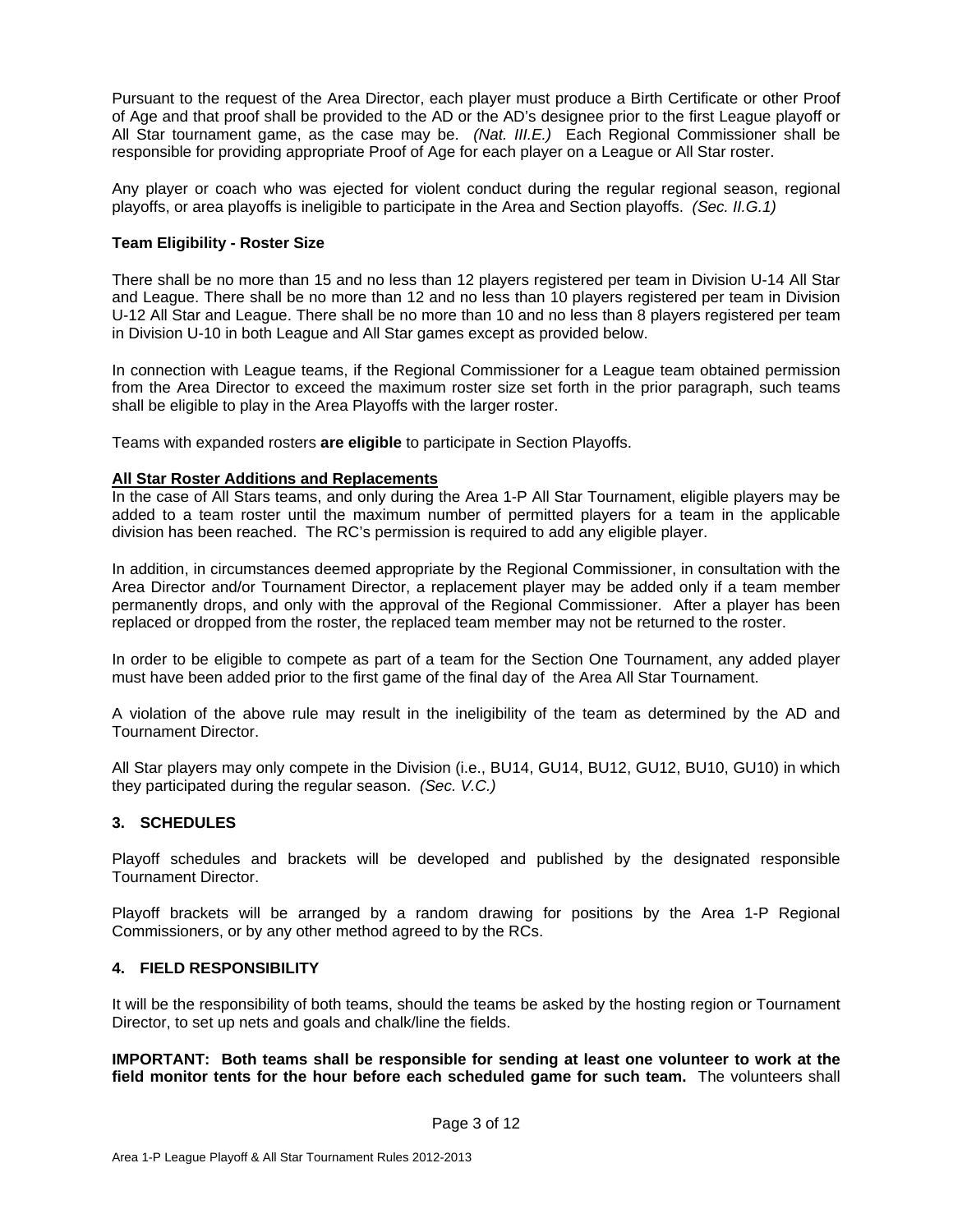sign in with the field director at the field monitor station. If the assistance of such volunteer is not needed, the field director will so advise the volunteer when they check in for duty.

The breakdown of the field will be the responsibility of both teams when they have the last game on the schedule, if so designated.

Fields that are to be used in Area Playoffs must be properly set-up and marked and should have crowd control lines and coaching boxes marked clearly. *(Nat. I.E.5 and Nat. I.G.2)*

#### **5. REGISTRATION PROCEDURE – ROSTERS, PROOF OF AGE, LINE-UP CARDS, ETC.**

A coach or other representative from every League and All Star team shall be required to register the team at the registration session scheduled by the Area Director or Tournament Director. The Registration Night for the 2011-2012 season will be held Thursday, January 16, 2013 from 6:00 PM to 8:00.

**Anytime between 6:00 p.m. and 8:00 p.m.**, the coach or other representative for every League and All-Star team must provide the following to the tournament officials registering teams.

a. two (2) original team rosters prepared "on line" (see below) signed by the Regional Commissioner and 2 copies;

b. proof of age (birth certificate, passport, etc) for each player;

c. a player registration (medical authorization) form for each player containing an original signature by the player's parent or guardian; and

d. a signed "Kids Zone Pledge" for each player (available from the Area 1-P Web site and at (www.ayso.org) (may be faxed signature).

At registration, tournament officials will review the required paper work and "register" each of the teams. The Area 1-P pins will be given to the team representatives a**t** the registration session.

The player registration forms and proof of age documents will be returned to the coach.

If documents are missing at registration, the coach will be required to provide the missing documents at or before the time of check in for the first game.

#### **EAYSO ROSTERS must be submitted to the Tournament Director. League Team Rosters shall be submitted by Sunday, 12/30/2012. All Star Rosters shall be submitted by Sunday, 1/5/2013.**

All changes to the roster made subsequent to January 16, 2012, will need to be followed by printing out three copies of the revised roster, having it signed by the RC, and sending them to the Area Director, at the address provided at the end of these rules.

# **6. CHECK-IN PROCEDURE PRIOR TO GAMES**

#### **Check-in for First Game**

**One (1) hour prior to a team's first scheduled game time**, coaches shall present themselves along with the entire **game ready** team to the tournament official at the check-in area. At check-in, the coach must present a player registration (medical authorization) form for each player with an original "wet" signature by a parent or guardian of such player. The coach shall advise the tournament official if any player is missing and shall provide an **explanation of any absences** for notation on the game card. Each player's identity will be verified and uniforms and other equipment will be inspected.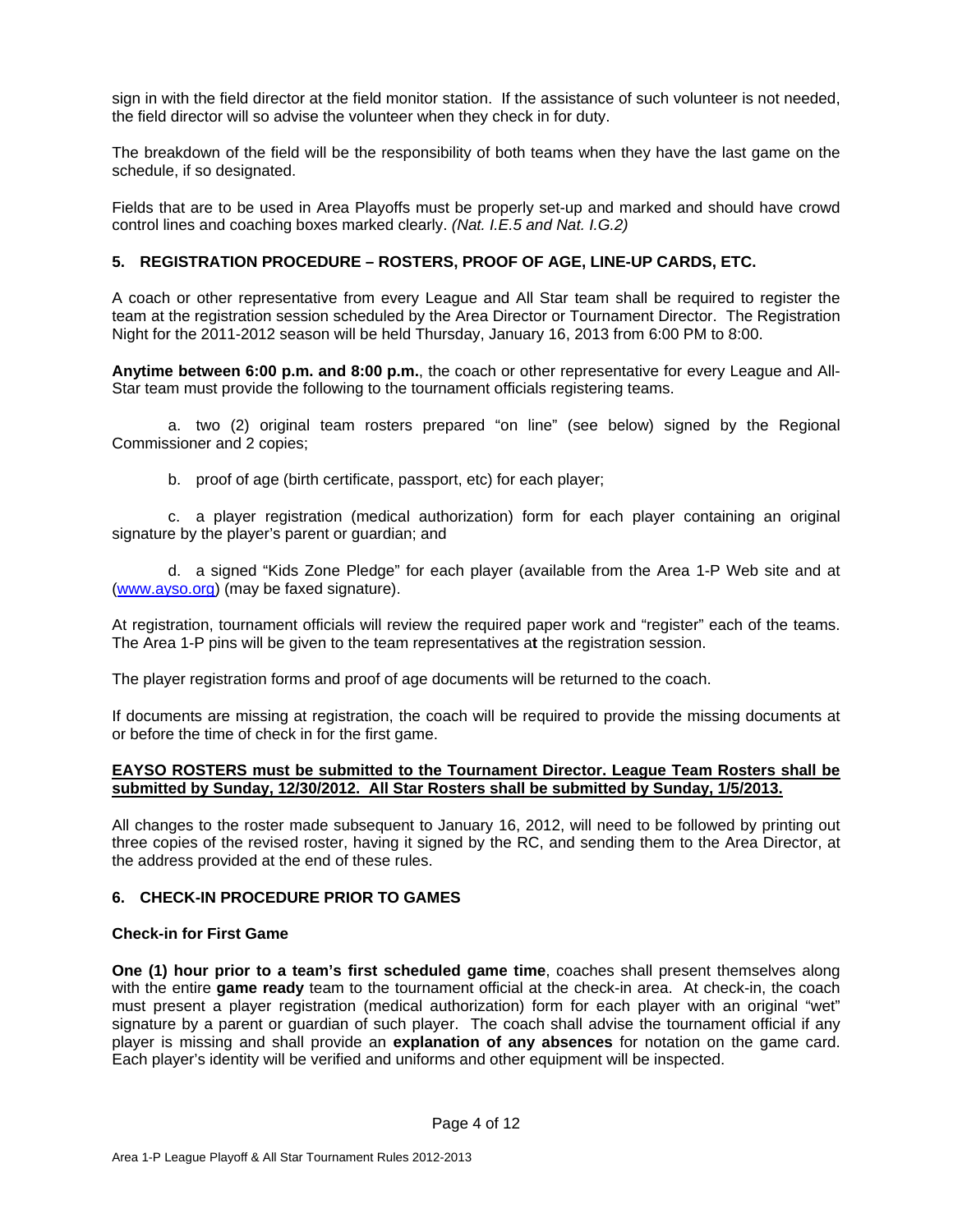In order to verify a player's identity, the player may be asked one or more questions based on information appearing on his/her registration form or on the team roster, to insure that the player on the roster is the player presented.

After the check-in procedure and verification of the player's identity, each player will have their hand stamped. This will allow team check-in at every subsequent game will go very quickly, as the players will not need to be asked any verifying information. Any player whose hand stamp disappears during the playoffs will be required to resubmit to the verification process.

#### **Late arriving players must be checked-in at the registration area and verified.**

After check-in is completed, any changing of uniforms will require a new check-in. Any changing of players is prohibited and will result in the team's forfeit of that game.

Any attempt to present a player as being someone else or a "ringer", whether caught at check-in or anytime later, will result in the team forfeiting that game, the suspension of that player, and the immediate suspension of the coach and may result in the team becoming ineligible to continue in area playoffs. Further sanctions may be imposed by the area or region, up to a suspension for all future AYSO activities, etc.,.

#### **Check-in for Subsequent Games**

Each coach and his/her entire **game ready** team must report for check-in with the field official *at least 30 minutes* before the start of every subsequent game. It is the coach's responsibility to report for the check-in. The coach shall advise the field official if any player will be missing for the entire game and shall provide an **explanation of any absences** so that it can be noted on the game card. Teams will be checked in either by the field officials or by the referees at least 15 minutes prior to each scheduled game time.

#### **FAILURE TO HAVE A REGISTRATION FORM WITH AN ORIGINAL "WET" SIGNATURE OF A PARENT OR GUARDIAN FOR ANY PLAYER WILL RESULT IN THAT PLAYER BEING INELIGIBLE TO PLAY!**

# **7. COIN TOSS**

Except for the preliminary rounds of the All Star Tournament, the referee shall conduct a standard coin toss. **In lieu of a coin toss for the preliminary rounds of the All Star Tournament,** the home team will choose the direction in which it wants to attack and the visiting team will kick off.

### **8. PLAYER PARTICIPATION**

8.1 In all **League games** teams are required to play all players for three-quarters before any player may play four quarters.

8.2 This rule supersedes the AYSO national policy requiring all players to play at least half of the game, and all regional policies concerning player participation.

8.3 The amount of game time that a player can play the keeper position is not regulated by these rules. Teams are required to follow the policy of their own regions.

#### **9. UNIFORMS**

Your attention is directed particularly to the section of the AYSO National Rules and Regulations describing proper uniforms and equipment. *(Nat. VI)*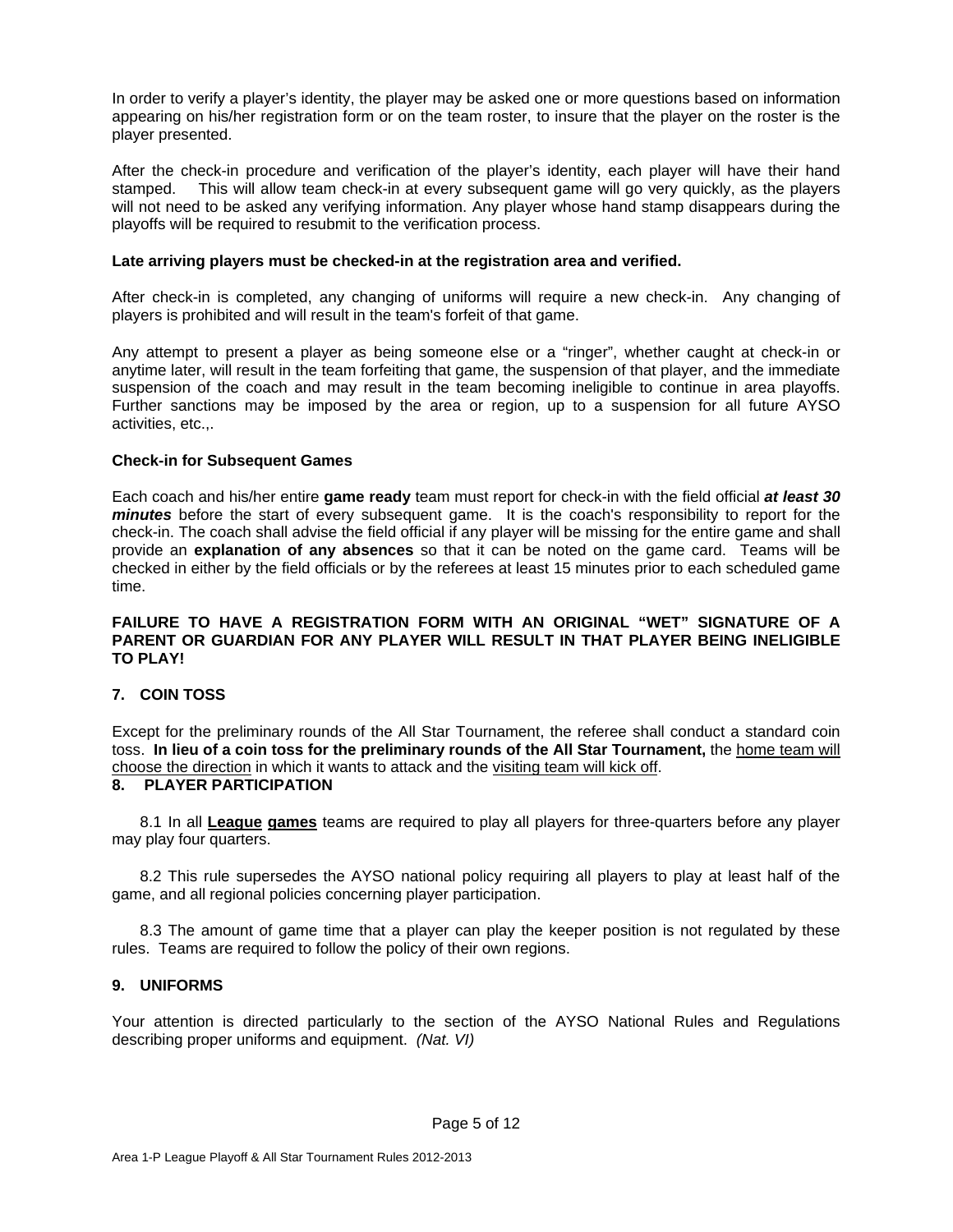There will be strict observance of the AYSO dress code. All team participants must be uniformed in the same **Region-issued** regulation color/style jersey, shorts, and socks. Remember: AYSO requires the AYSO logo on the front of the uniform (and goalkeeper shirt).

The Area Director, Tournament Director, or other Playoff Official, must rule on any variance of this rule.

Player's names or other markings not specifically authorized shall not appear on the uniforms.

Shin guards of an appropriate size must be worn, completely under the issued uniform sock.

If any player is found to be in improper uniform, it must be corrected before the offending player(s) shall be allowed to play. Decisions of the Playoff Official regarding uniforms are final and may not be appealed. In case of inclement weather, garments may be worn under uniforms provided they are all of the same style, length, and color and do not constitute a color conflict. It is **NOT** required that all team members wear sweats or other garments under their uniforms.

The Playoff Official at the game site shall determine Player uniform correctness, while player uniform and equipment safety is the sole jurisdiction of the referee.

No jewelry will be permitted. In particular, pierced earrings must be removed – taping over is not acceptable – or the player will not be eligible to play.

#### **10. UNIFORM CONFLICT**

**NOTE**: In the case of uniform conflict (referee's decision is final) either the home team shall change jerseys or **both teams** shall wear scrimmage vests ("pinnies"). If there are an insufficient number of sets of pinnies to allow both teams to wear them**, the teams shall flip a coin to determine which of the two teams shall be required to wear the pinnies.** 

**All-Star Play:** The home team shall change their team jerseys or wear scrimmage vests in the event of a color conflict. For those regions with established "Region Colors", those "Region Colors" shall be recognized and the other team shall wear scrimmage vests to distinguish the teams. The home team is the team listed first on the schedule.

# **11. GRACE PERIOD**

A minimum of seven (7) players shall constitute a team for U14 and U12 division teams and a minimum of five (5) players shall constitute a team for U10 division teams. A scheduled game shall not commence or be continued if one or both teams cannot field and maintain the minimum number of eligible players. *(Nat. I.A.2)*

**Coaches Please Read:** At least 15 minutes prior to the scheduled kickoff time for the game, each team shall proceed to the correct sideline area (see 13 below) for such team in order to be ready to begin the game at the scheduled time or as soon thereafter as the field becomes available. A grace period of five (5) minutes shall be allowed by the referee in charge of the game, this period to commence at the scheduled kickoff time for the game, or, if later, as soon as the field becomes available. If one or both teams are not ready to play within five (5) minutes after the scheduled game time, or, if later, as soon as the field becomes available, the referee shall cancel the game and shall advise the Tournament Officials of the facts relating to the cancellation.

#### **12. HOME TEAM – North or West Side of Field**

The home team is the team listed first in the schedule. **Where possible, the home team and its coaches and spectators shall occupy the North or West side of the field with opposing team, coaches and spectators on the opposite side of the field.**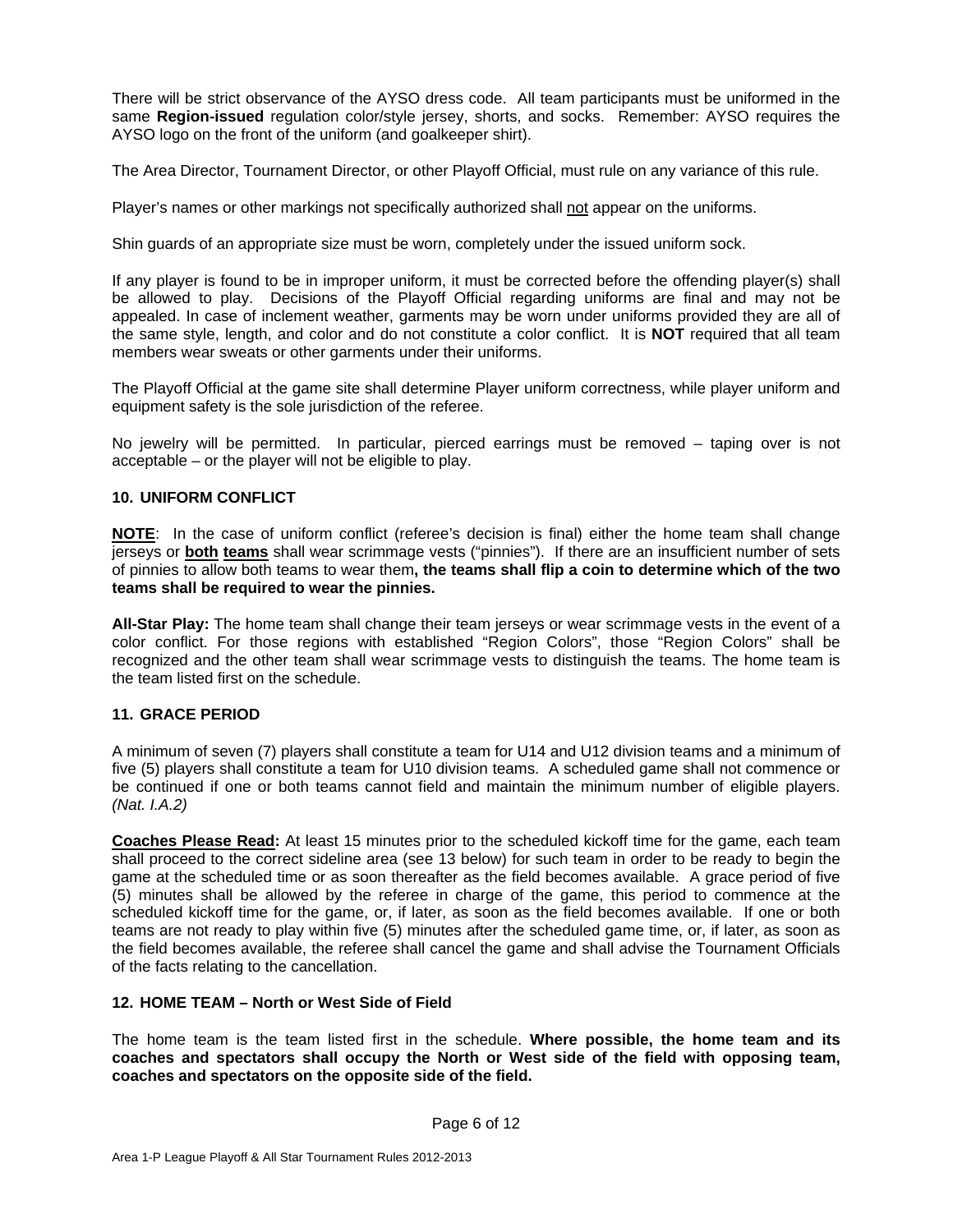#### **13. CROWD CONTROL**

It shall be the responsibility of the Coach, parents and the team to keep all non-participating players and spectators behind the crowd-control line and between the two penalty area lines at all times except wherein stated. (See #12) *(Nat. I.G.2)* Where possible, there shall be one team, its coaches, and spectators on each side of the field.

#### **14. COACHES AND ASSISTANT COACHES**

One coach and one designated assistant coach may be between the crowd-control line and the touchline, limited to ten (10) yards on either side of the center-line, that is the technical area. *(Nat.E.5) Coaches and assistant coaches will deliver game strategy, instruction, and encouragement from the technical area and will display their ID badges so that tournament officials, referees etc will properly identify them as team officials. Coaches and assistant coaches are expected to conduct themselves in a manner consistent with the principles of AYSO and to maintain control of their respective sidelines. The delivery of coaching instructions to players is limited to the two coaches.*

#### **15. GAME BALLS**

**Each team** shall provide one regulation game ball to the center referee prior to the start of the game. The center referee shall be the final judge as to the balls' suitability and which ball shall be used.

#### **16. SUBSTITUTIONS**

In all games, quarter substitution will be used, as required by AYSO National Rules and Regulations *(Nat. I.C.*). For substitutions during games decided by overtimes or kicks from the mark, see paragraph 18.3 below.

In order to maintain the scheduled game times, the clock will run during quarter substitutions, and the game may be shortened by the referee or in accordance with the direction of the AD, the Tournament Director, or the Field Director.

#### **17. ALL STAR COMPETITION FORMAT**

Teams will play two (2) games per day in the preliminary rounds on January 26 and 27, 2013, with a minimum, when possible, of three (3) hours between the start times of games. During preliminary round play, there will be NO OVERTIME PERIODS. TIES STAND. Teams earn points per game based on the schedule below. The game pairings for the preliminary rounds were chosen through use of computer software that assigned teams at random.

Based on points earned during the preliminary rounds, teams will be ranked in order to determine the game pairings for the quarterfinal round games played. The games will be paired as follows:  $1^{st} \vee 8^{th}$ ;  $2^{nd}$  $\check{v}$  7<sup>th</sup>; 3<sup>rd</sup> v  $\check{6}$ <sup>th</sup>; and 4<sup>th</sup> v 5<sup>th</sup>. The Tournament Director, with the advice of the scheduler, may make adjustments to deal with divisions with fewer than or more than eight (8) regions participating.

The winners of the quarterfinal games will advance to the semifinal round with games to be played in the morning of Sunday, February 3, 2013. The championship games and the  $3<sup>rd</sup>$  place games will be played in the afternoon of Sunday, February 3, 2013.

Quarterfinal, semifinal, championship and  $3<sup>rd</sup>$  place games, will be played with overtime periods and kicks from the mark, if needed, as specified in the Tournament Rules.

#### **POINT SCORING SYSTEM:**

An accumulated point system will be used for preliminary round games with points awarded as follows: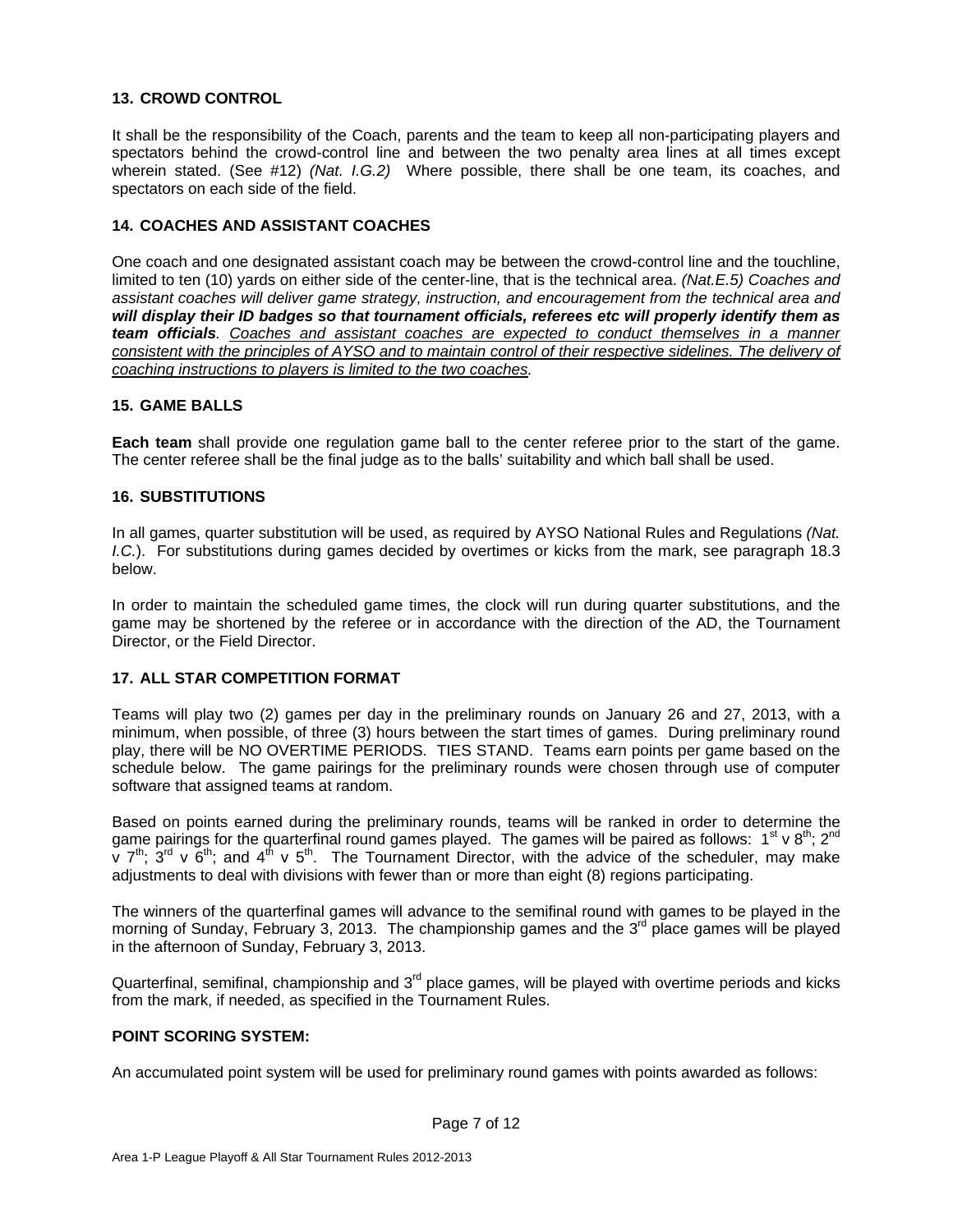**Win** = 6 points **Tie** = 3 points (0-0 tie scores 3 points, no shutout point)  $Loss = 0$  points **Shutout** = 1 additional point **Goal differential** = 1 additional point each goal differential, up to a maximum of 3 points. (Differential = Goals by winning team *minus* goals by opposing team) **Forfeit** = Scored as 3-0 (10 points) **Maximum points per game** = 10

**No Show/Forfeit**: Minus 1 point for non-appearance at a game.

**Red Card/Ejection/Send Off**: Minus 2 points for each send off/ejection of a player, coach, or assistant coach.

**Failure To Set-Up Or Take Down The Field and/or Failure To Pick Up Trash**: Minus 1 point for each occurrence. (A warning will be given after which the failure to do the foregoing will result in a deduction of 1 point.)

**Failure To Provide Required Field Monitors Prior to Each Game Pursuant to the Tournament Rules:** Minus 1 point for each occurrence. (The Area 1-P Tournament Rules provide: "IMPORTANT: Both teams shall be responsible for sending at least one volunteer to work at the field monitor tents for the hour before each scheduled game for such team. The volunteers shall check in with the field director at the field monitor station. If the assistance of such volunteer is not needed, the field director will so advise the volunteer when they check in for duty.")

#### **Tie Breaker, if necessary, to determine ranking after preliminary rounds**:

- 1. Head to Head
- 2. Fewest Goals Allowed
- 3. Greatest Goal Differential (will consider only up to 3 goal difference per

game)

- 4. Fewest number of send-offs/ejections of players and coaches
- 5. Coin Toss

### **18. LENGTH OF GAMES:**

#### **18.1 League Champions Playoffs (January 19 and 20, 2013)**

# Preliminary, Quarter-finals, semi-finals, Championship and 3<sup>rd</sup> place games (i.e., January **21 and 22 , 2012):**

- U10 25 minute halves, 50 minutes total
- U12 30 minute halves, 60 minutes total
- U14 35 minute halves, 70 minutes total

**Half-time in all games**: 5 minute minimum - 10 minute maximum, at the referee's discretion.

#### **18.2 All Star Playoffs**

#### **Preliminary round games (January 26 and 27, 2013):**

- U10 25 minute halves, 50 minutes total
- U12 25 minute halves, 50 minutes total
- U14 30 minute halves, 60 minutes total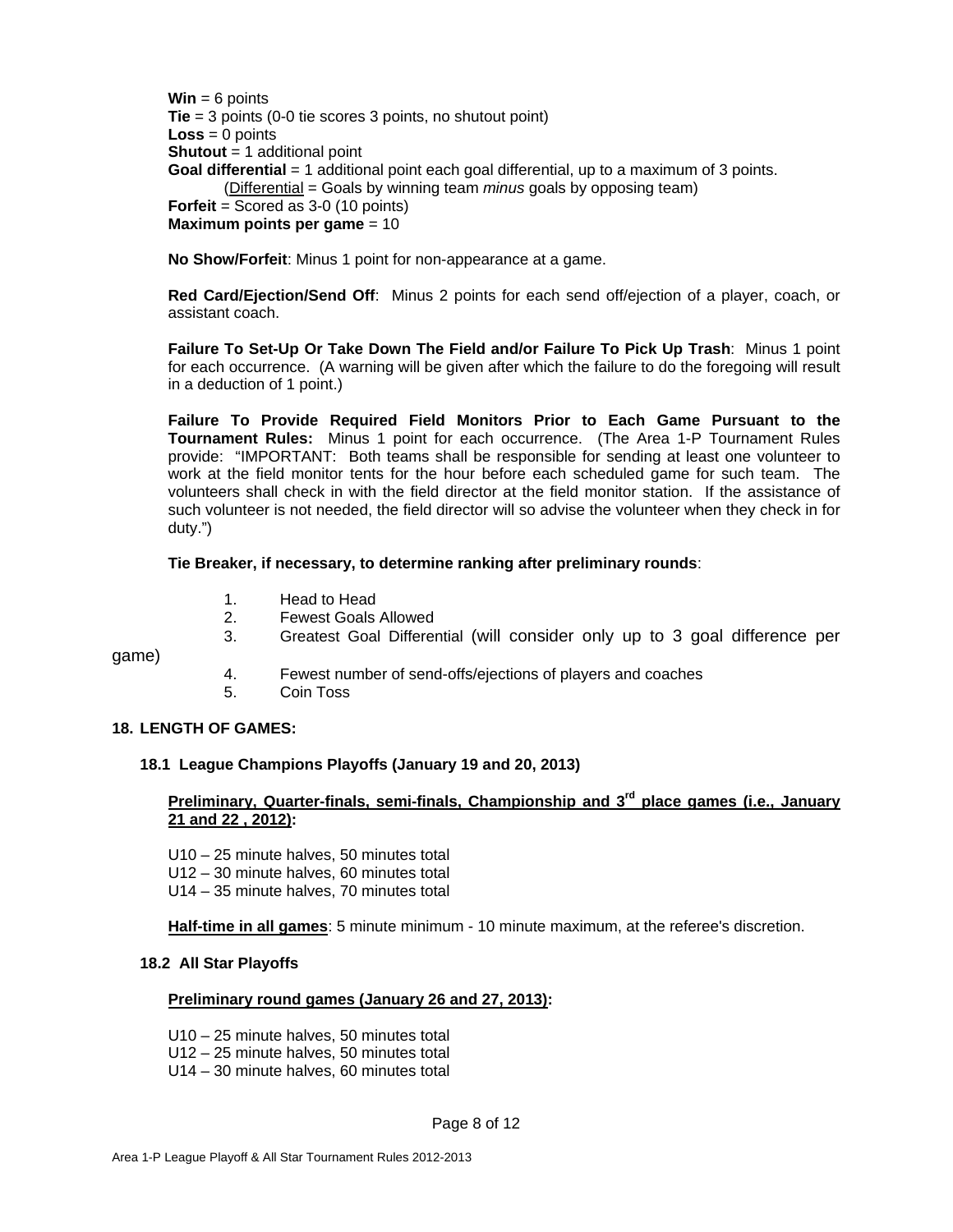# **Quarter-finals, semi-finals, Championship and 3rd place games ( February 2 and 3 , 2013):**

 U10 – 25 minute halves, 50 minutes total U12 – 30 minute halves, 60 minutes total U14 – 35 minute halves, 70 minutes total

**Half-time in all games**: 5 minute minimum - 10 minute maximum, at the referee's discretion.

#### **18.3 Ties and Overtime:**

*All Star Playoffs Preliminary Round Games*: No overtime. Ties stand.

*All Star Playoffs and League Champions Playoffs =- All Preliminary, Quarterfinal, Semifinal, Championship and 3rd Place Games*: If a tie exits at the end of regulation time, the tie will be resolved as follows two overtime periods shall be played in accordance with the chart below. If a team is playing short because of ejections, they will continue to play short during the overtime periods.

U10 = two five-minute overtime periods

U12 = two six-minute overtime periods

U14 = two seven-minute overtime periods

#### **With breaks:**

Between the end of regulation play and the first overtime period: a maximum of 5 min.

Between the first and second overtime period: a maximum of 2 min.

Between the second overtime and shots-from-the-mark: a maximum of 5 min.

Substitutions are only allowed prior to the start of the first overtime period and between periods. No free substitution is permitted. *(Nat.I.C.1.a)* 

In the case of a tie at the conclusion of the two overtime periods, the winner shall be determined by the taking of kicks from the penalty mark. Note that, when a team finishes the match with a greater number of **players** than their opponents, they shall reduce their numbers to equate with that of their opponents and inform the referee of the name and number of each player excluded. The coach or team captain has this responsibility.

Only the Head Coach and one assistant coach from each team will be permitted on the field to confer with their teams prior to or during the taking of kicks from the penalty mark. All other assistant coaches must remain behind the crowd control lines. **In the spirit of team camaraderie and sportsmanship, players (i.e., substitutes) who are not eligible to participate in kicks from the penalty mark may join their teams in the center of the field but shall remain ineligible to otherwise participate in kicks from the penalty mark.**

# **19. WINNER DETERMINATION**

The declared winner shall advance in its bracket.

The winners of the Area playoff may be awarded Area patches and may advance to the Section One Tournament. Only the first place winners may advance to the Section One Tournament unless there is provision for Wild Card entries in such division. In connection with the advancement of League teams,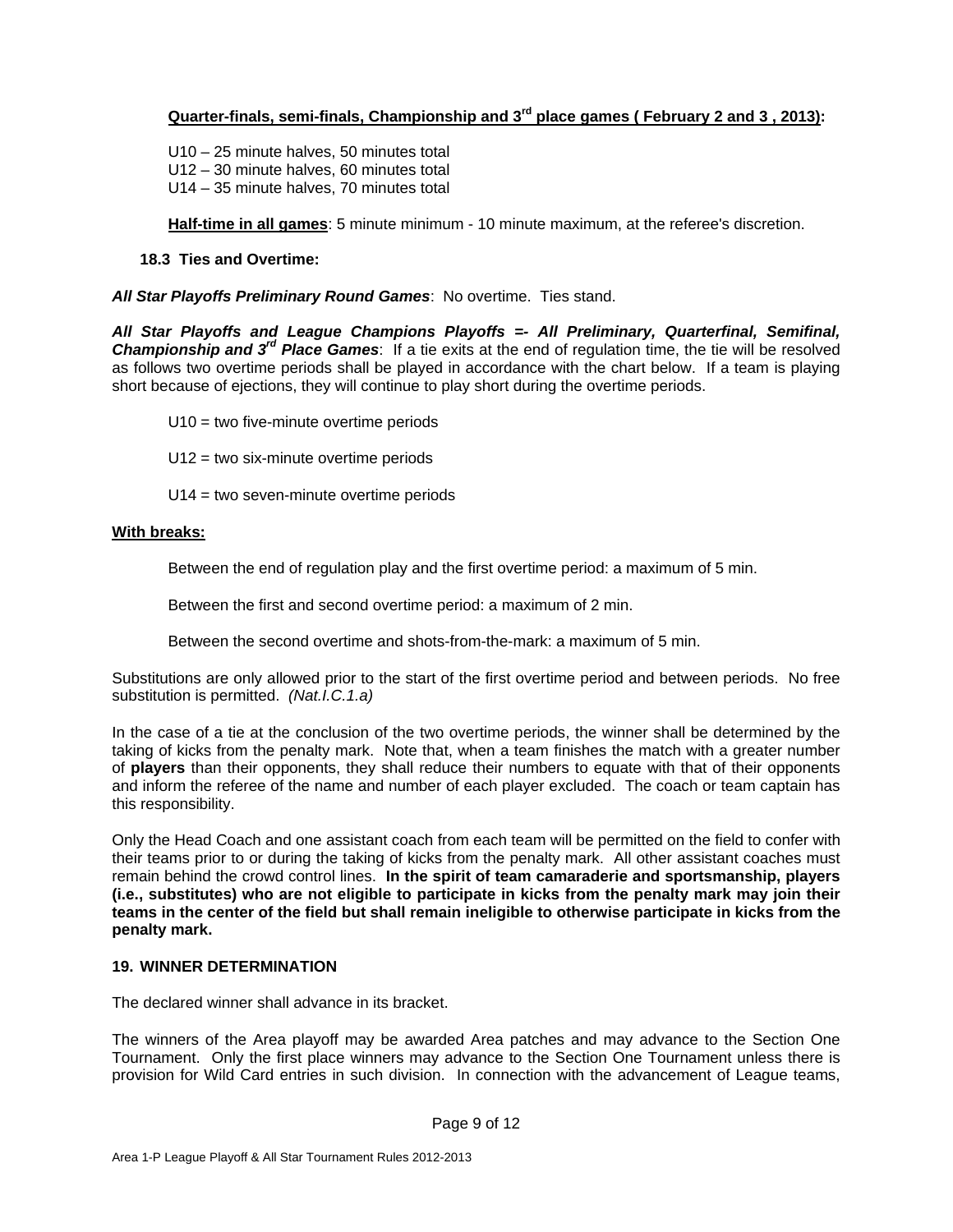the provisions of this paragraph are subject to the Section One Tournament roster size limitations set forth in paragraph 2 of these Tournament Rules.

# **20. CONDUCT**

Remember that AYSO soccer should be fun for everyone. Respect the players, your opponents, their coaches and parents and, most of all, the referees. Offer the referees water and oranges at half time and game's end. Anyone exhibiting unsporting behavior will be asked to leave the fields. Please pick-up all trash, we loose our permits for littered fields; we have no maids. **NO DOGS OR OTHER PETS OF ANY KIND ARE ALLOWED AT THE FIELDS. NO EXCEPTIONS!**

#### **21. EJECTIONS (Red Cards/Send-offs)**

Violent conduct, use of offensive, insulting or abusive language or action, serious foul play, and/or disruptive conduct toward opponents, referees or officials will not be tolerated. It is the responsibility of each coach to counsel their players and spectators regarding positive and sportsmanlike conduct at all times. It is not the referee's responsibility to control unruly players and spectators ---- it is the responsibility of the coach!

Coaches must take swift action during the course of the match if one of their players begins to show signs of disruptive or unsporting behavior towards an opponent or an official. This action should include warning and/or removing the player from the field of play until the coach is satisfied that the player is capable of resuming participation in the match. Removing a player from the field must be done in compliance with the Laws of the Game (i.e., obtain referee's permission if during play or at usual substitution time).

Players, spectators, and coaches who are asked to leave the match shall leave the field and the area around the field immediately. With respect to players younger than 18 years of age, the prior sentence shall be subject to consideration of safety and other concerns. The referee shall, with discretion, suspend the match until this is complied with, or shall terminate the match, if necessary.

**Players, coaches, or spectators who are sent off (ejected) prior to, during, or after a match for violent conduct, serious foul play, and/or insulting or abusive language or action will be suspended from all participation in the remainder of the match and from the entire NEXT TWO matches, including Section playoffs.**

#### **Players, coaches of spectators who are sent off or ejected for violent conduct shall be suspended for the remainder of the Area and Section playoffs.**

If it is determined that any coach did not comply with the National Rule that requires that each player play at least one-half, or three-quarters of the game, as applicable, the team shall be deemed to have forfeited the applicable game and the coach shall be suspended from all participation in the NEXT TWO matches, including Section playoffs.

Players, coaches or spectators who are sent off prior to, during or after a match for any other reason will be suspended from all participation in the remainder of the match and from the entire NEXT match including All Star play and Section playoffs.

Upon the Area Director's evaluation, which may be made in consultation with the Tournament Director, the Area Referee Administrator, the Area Coach Administrator, the center referee of the game in question, and others as deemed appropriate by the Area Director, such persons may receive additional game suspensions or full suspension from participation in all subsequent matches for the remainder of the season including Section playoffs, or such suspension may be reduced. Additionally, a region may choose to extend the suspension beyond the next match and is encouraged to closely monitor the behavior of their teams.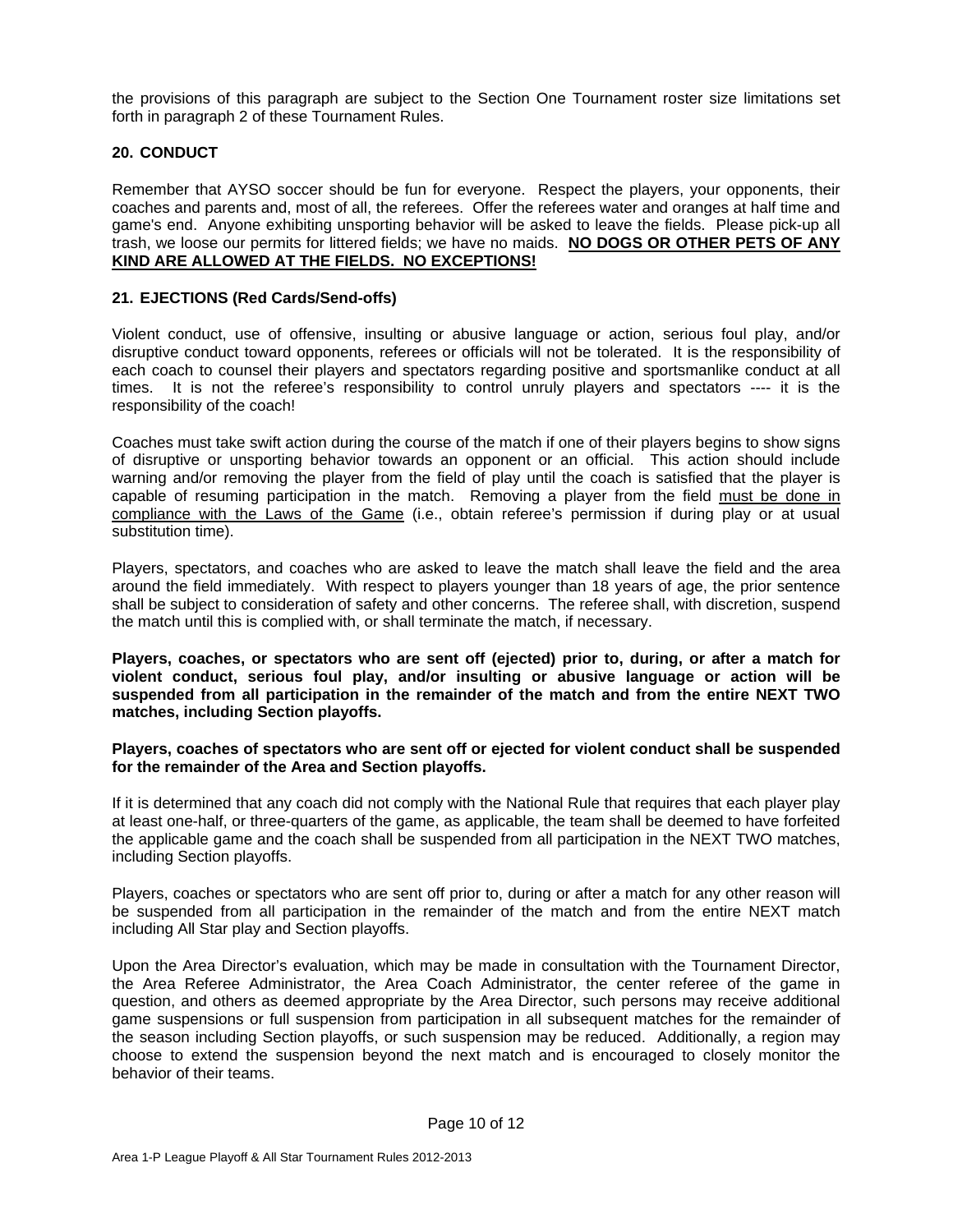Outrageous conduct by any player, coach or spectator may result in suspension from AYSO.

Any team member or coach who is sent off (ejected), or shown the red card, for fighting shall be suspended from all further participation from the Area playoffs and All Star tournament for the 2011-2012 season and is ineligible to participate in the Section playoffs and All Star tournament.

Any player or coach who seeks another player, spectator, referee or official for the purpose of taunting or fighting, or threatens the well-being of a player, spectator, referee or official either before, during or after a match either on or in the vicinity of the playing fields or parking areas, including adjacent streets, will be suspended from all further play during the season, including, without limitation, All Star play and Section One playoffs.

#### **Any suspension shall be served in its entirety, and if necessary will carry over into subsequent play, e.g., final League Champions playoff game to All Star play, Section playoffs, tournament play or the following year's season.**

The Area Director or, in the case of a conflict, the designee of the Area Director, may also decrease or increase any suspension to any length, up to and including expulsion from AYSO.

**NOTE**: Punishment and/or Penalties Relating to Ejections: The Regional Commissioner, or designee thereof, may file an appeal in writing outlining why punishment and/or penalties relating to an ejection should not take place. Such written appeal must be received by the Area Director or the Tournament Director within 24 hours of the ejection and may be subject to administrative review. A decision on the appeal shall be rendered prior to the PLAYER'S next game and shall be final. (This rule may be modified to suit game limitations.)

# **22. REFEREE REPORTS**

Referees shall submit a written report in the event of:

- Any Red Card, Send-off or Ejection of any Team Member (player/coach/assistant coach).
- Conduct on the part of Spectators interfering with the control of the game (including any ejections).
- Abuse of the substitution rule (i.e. improper substitutions, teams not playing all players one half of the game)
- Other significant problems (i.e. game abandonment / termination, field unsuitability, etc.).

#### **23. PROTESTS**

No protests will be allowed**.** 

#### **24. DISCIPLINARY FORFEIT**

Without limiting any other rule or guideline, if a player is found to have participated in a game for which that player is not a registered team member or for which game the player was not otherwise eligible to play, that team shall forfeit the game in which the player participated, the player shall be suspended, and the offending coach shall be suspended. Additional actions may be taken, including declaring the team ineligible to continue in area and/or section play.

# **25. APPEALS COMMITTEE**

The Appeals Committee shall be comprised of at least three persons selected by the Area Director or, in the case of a conflict, the Assistant Area Director or other designee of the Area Director, and may include